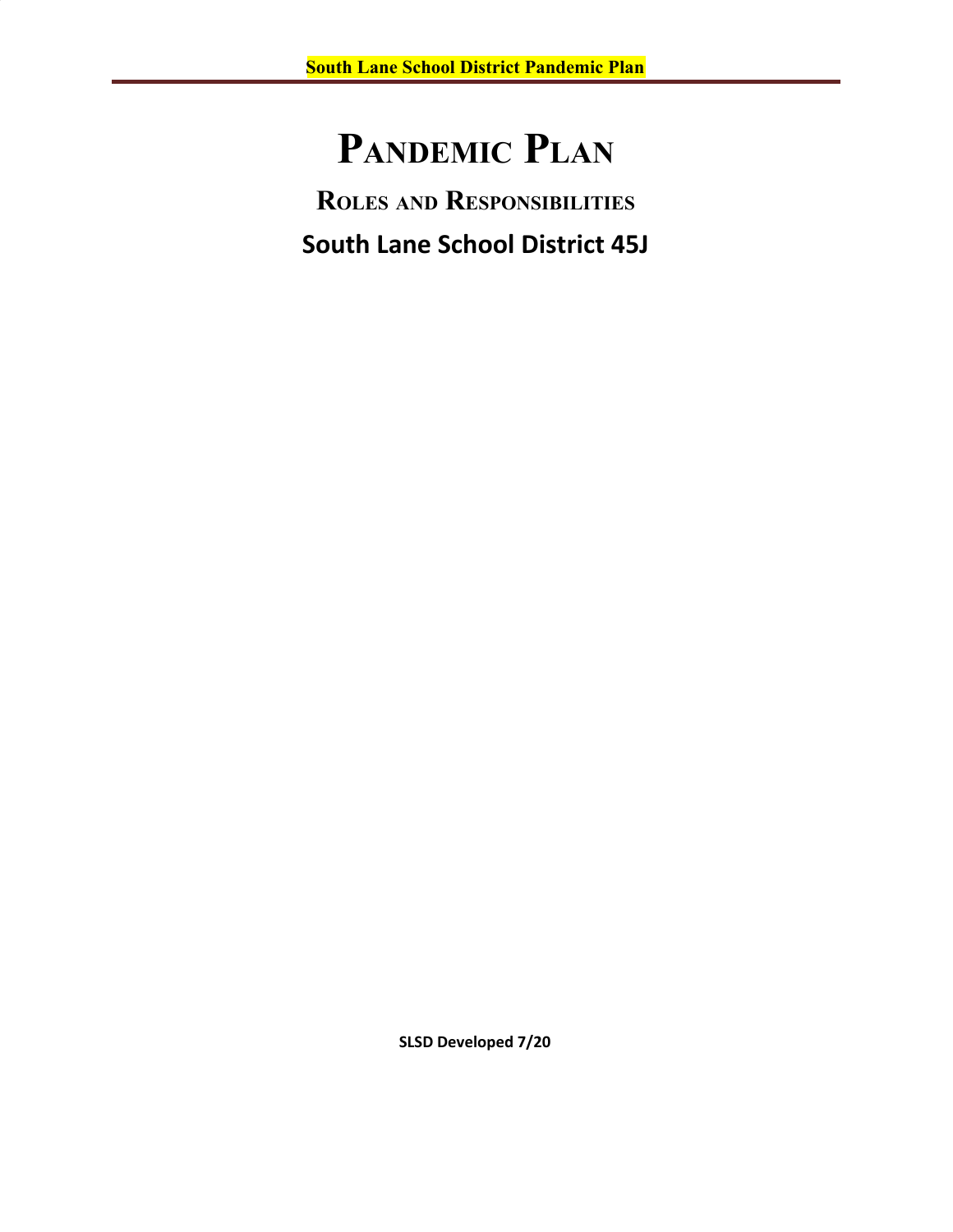# **TABLE OF CONTENTS**

**GENERAL GUIDELINES**

**[C](#page-3-0)[ONCEPT](#page-3-0) [OF](#page-3-0) [O](#page-3-0)[PERATIONS](#page-3-0)**

[Preparedness \(Federal Response Stages 0-1\)](#page-3-1)

[Preparedness Phase Standard Operating Procedures](#page-4-0)

[Response \(Federal Response Stages 2-5\)](#page-7-0)

[Begin when there are confirmed human outbreaks of pandemic flu anywhere in the world:](#page-7-1)

Response Phase Standard Operating Procedure for pandemic flu outbreak anywhere in the world

Begin after a suspected pandemic influenza case is diagnosed in Your County:

Response Phase Standard Operating Procedure of Outbreak in Your County

[Recovery \(Federal Response Stage 6\)](#page-16-0)

[Recovery Phase Standard Operating Procedures](#page-16-1)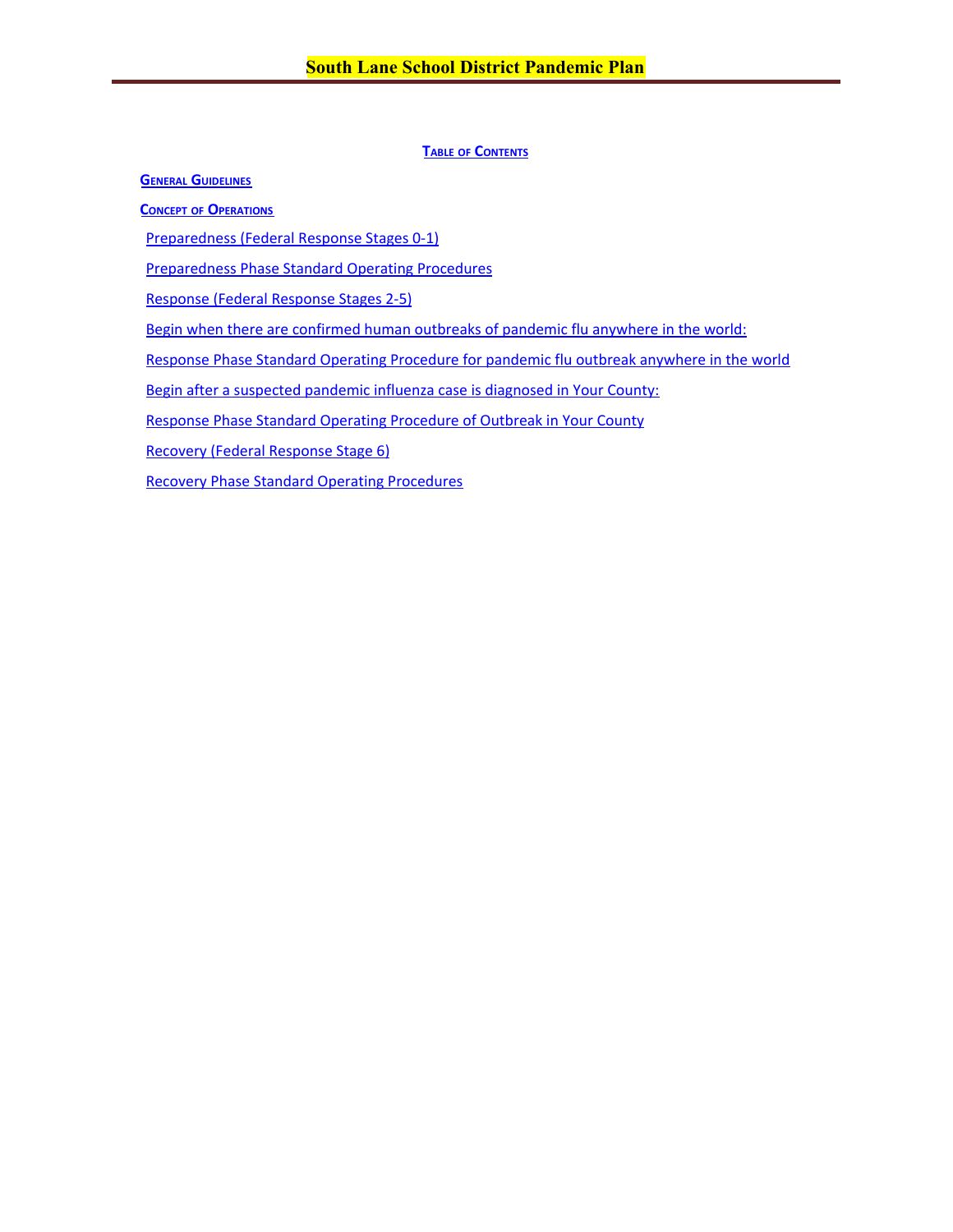# **The Pandemic Plan considered:**

#### **School and District Impact and Issues**

- Potential for school closings
- Large numbers of staff absent, difficult to maintain school operations
- Loss of services from suppliers (e.g. food services and transportation)
- Student absenteeism elevated above normal trends
- Parents who choose to keep children at home
- Loss of ability to continue operations in support departments

#### **Community Impacts**

- Large percentages of the population may be unable to work for days to weeks during the pandemic
- Significant numbers of people and expertise would be unavailable
- Emergency and essential services such as fire, police, and medical would be diminished
- School operations could be affected
- Financial and social impacts of prolonged schools' closures
- Methods of continued instruction should schools' close

#### **Basic Goals in Pandemic Planning**

- Limit illness, the spread of illness, and emotional trauma
- Preserve continuity of essential functions
- Minimize social and educational disruption
- Minimize instructional loss

# **Access Control**

- Follow visitor and volunteer policies that enables school administrators to control access to the buildings.
- Each school should have a plan to lock out certain entrances and exits and to monitor others, if necessary.
- Identify a main entrance and an indoor screening area where students and staff will be screened prior to moving to classrooms or other areas of the building for each school.

Federal, State, local, tribal, and territorial laws, regulations, and policies regarding student dismissal from schools, school closures, funding mechanisms, and educational requirements should be taken into account in pandemic planning.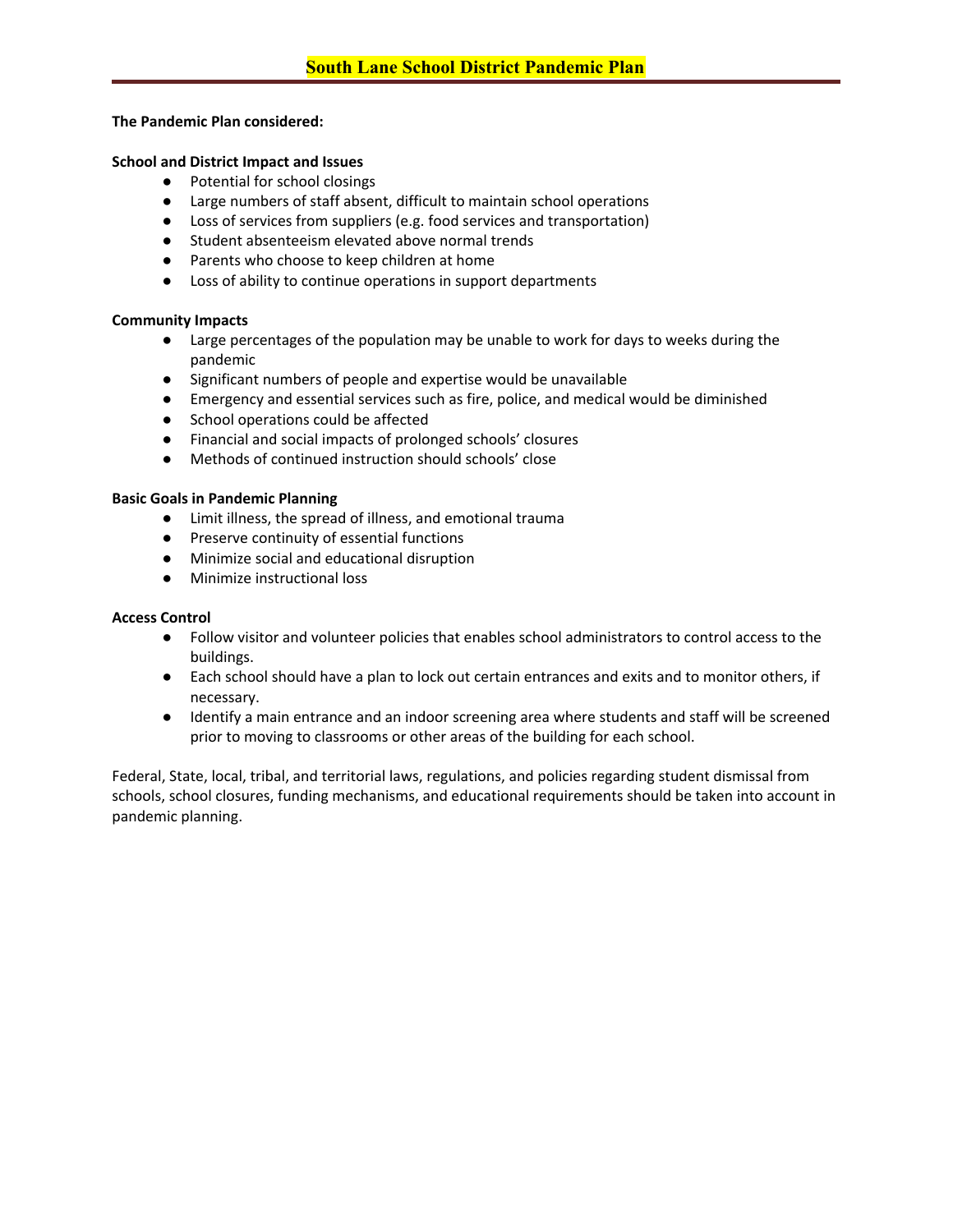## <span id="page-3-1"></span><span id="page-3-0"></span>Concept of Operations

#### *Action Steps:*

- 1. Identify a staff person to be responsible for surveillance and infection control. *(Registered Nurse in collaboration with District Administration.)*
- 2. Increase emphasis on good health habits to stop transmission, especially handwashing, respiratory etiquette, and avoiding touching the eyes, nose, and mouth.
	- a. Make soap dispensers or hand soap available in all employee and student restrooms.
	- b. Custodial staff will institute a schedule to ensure that soap dispensers are refilled regularly.
	- c. Provide education to employees, students and parents on hand hygiene, respiratory etiquette, avoiding touching the eyes, nose, and mouth.
	- d. Assure that employees, students and visitors can wash their hands when entering and leaving the facility.
- 3. Emphasize frequent cleaning and disinfection of high touch areas, i.e., door knobs, keys, telephones, etc.
	- a. Remind staff annually of opportunity to replace classroom/office cleaning bottle and microfiber towel.
- 4. Identify resources for influenza surveillance and control.
	- a. Track international, national, regional, and local trends, utilizing the local health department resources.
	- b. Identify public health department contacts (including 24/7 contact information See Appendix).
	- c. Communicate with your local health department and discuss collaboration on pandemic preparedness.
	- d. Identify any local or state reporting requirements for pandemic.
- 5. Begin tracking and reporting trends by conducting surveillance.
- 6. Establish procedures for screening to be utilized with pandemic.
- 7. Identify administrative measures to accomplish "social distancing."
- 8. Identify areas within the school facility that can be used for isolation and quarantine.
- 9. Provide routine training about transmission and prevention and control measures.
- 10. Conduct or participate in mock exercises related to surveillance and infection control in pandemic.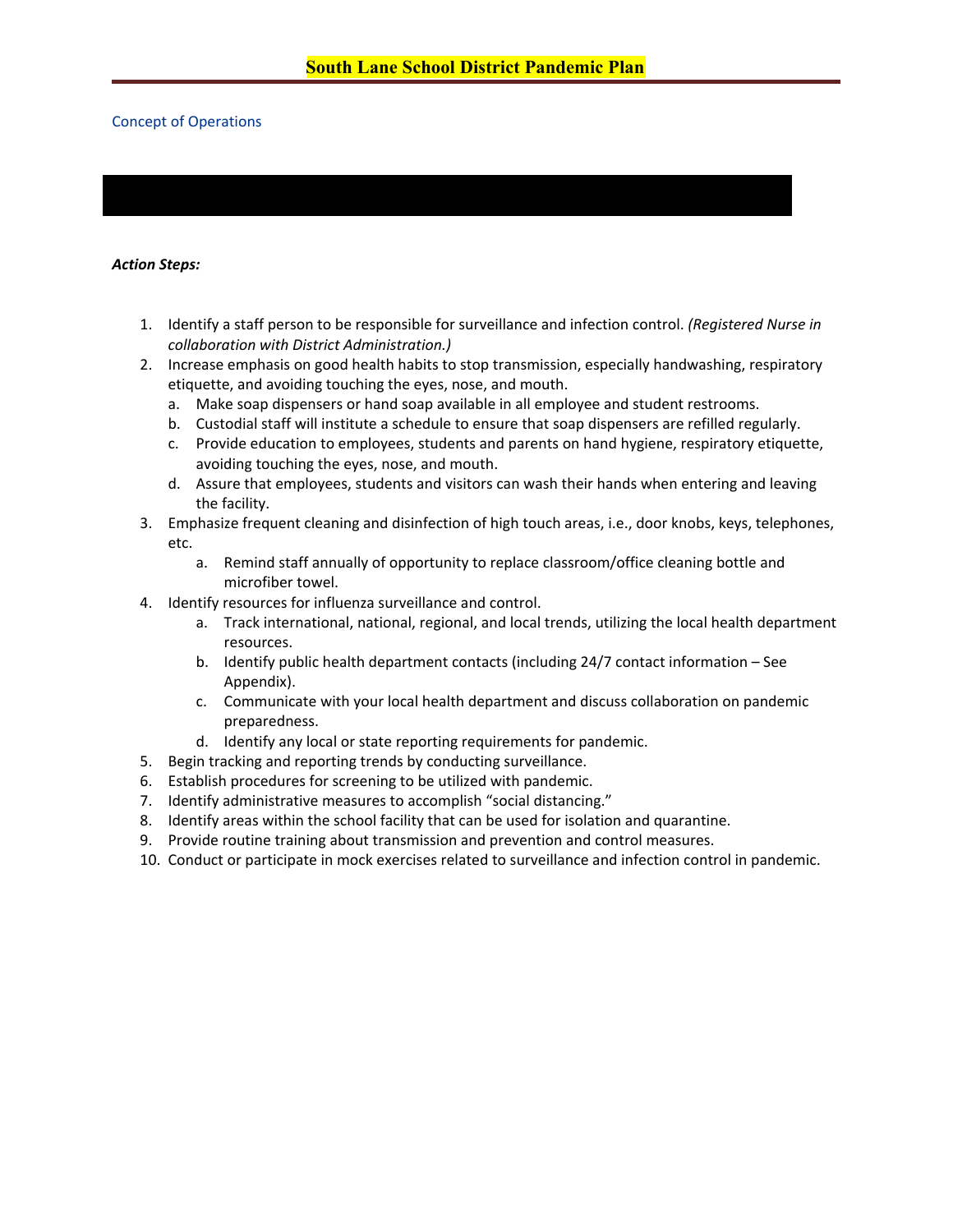# <span id="page-4-0"></span>**Preparedness Phase Standard Operating Procedures**

# **Communications**

Distribute communication on hand washing and infection control to schools, facilities and on school and district websites.

Provide information to schools, parents, and staff about how to stop the spread of flu and cold, cough and sneeze etiquette, signs and symptoms of influenza.

Provide appropriate information to staff and parents on emergency readiness

Encourage parents to have alternative child-care plans.

#### **Human Resources Department**

Coordinate multiple flu shot clinics across the district and share dates and times with staff. Review staff contracts and Board policy regarding staff reporting expectations. Encourage staff to have alternative child-care plans.

#### **School Nurses**

Provide information to staff and parents on pandemic planning for families.

Provide information to schools, parents, and staff about hand sanitizers, cough and sneeze etiquette, signs and symptoms of influenza.

Develop and maintain absenteeism tracking tools.

Nurses should check their district issued first aid kits for personal protective equipment.

#### **Technology Department**

Maintain system for reporting daily attendance by school and district wide.

Maintain tool for tracking annual average daily attendance for schools and district.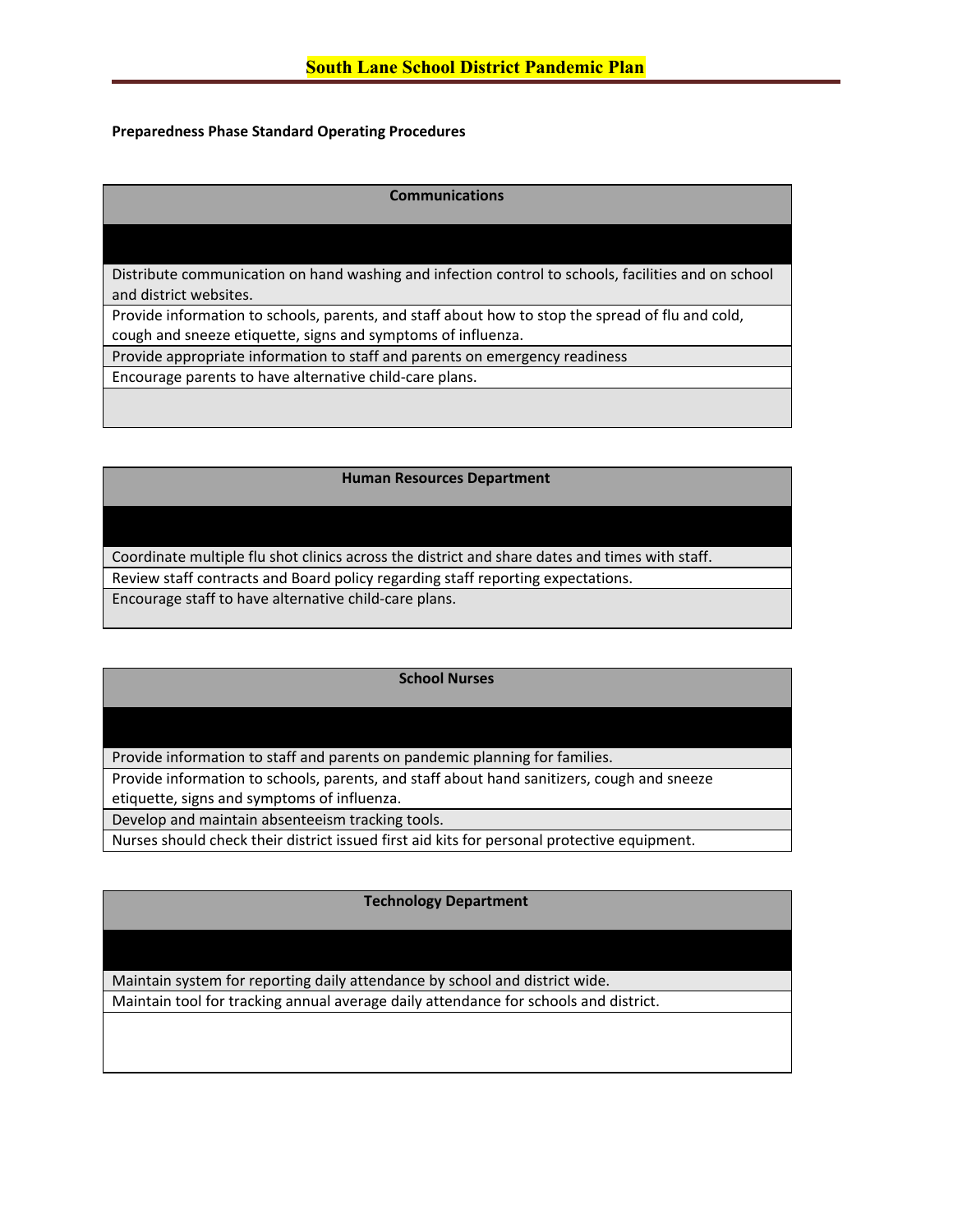# **Teaching and Learning and Information Technology**

Develop and share alternative delivery options: Online learning resources Virtual assignments Develop a plan for continuation of education.

# **Custodial Services**

Ensure custodial staff has appropriate plan for proper cleaning and disinfecting teaching, learning, shared spaces and play areas.

Ensure schools and departments have adequate supplies (soaps, bottles, microfiber cloths, hand sanitizers, and paper towels).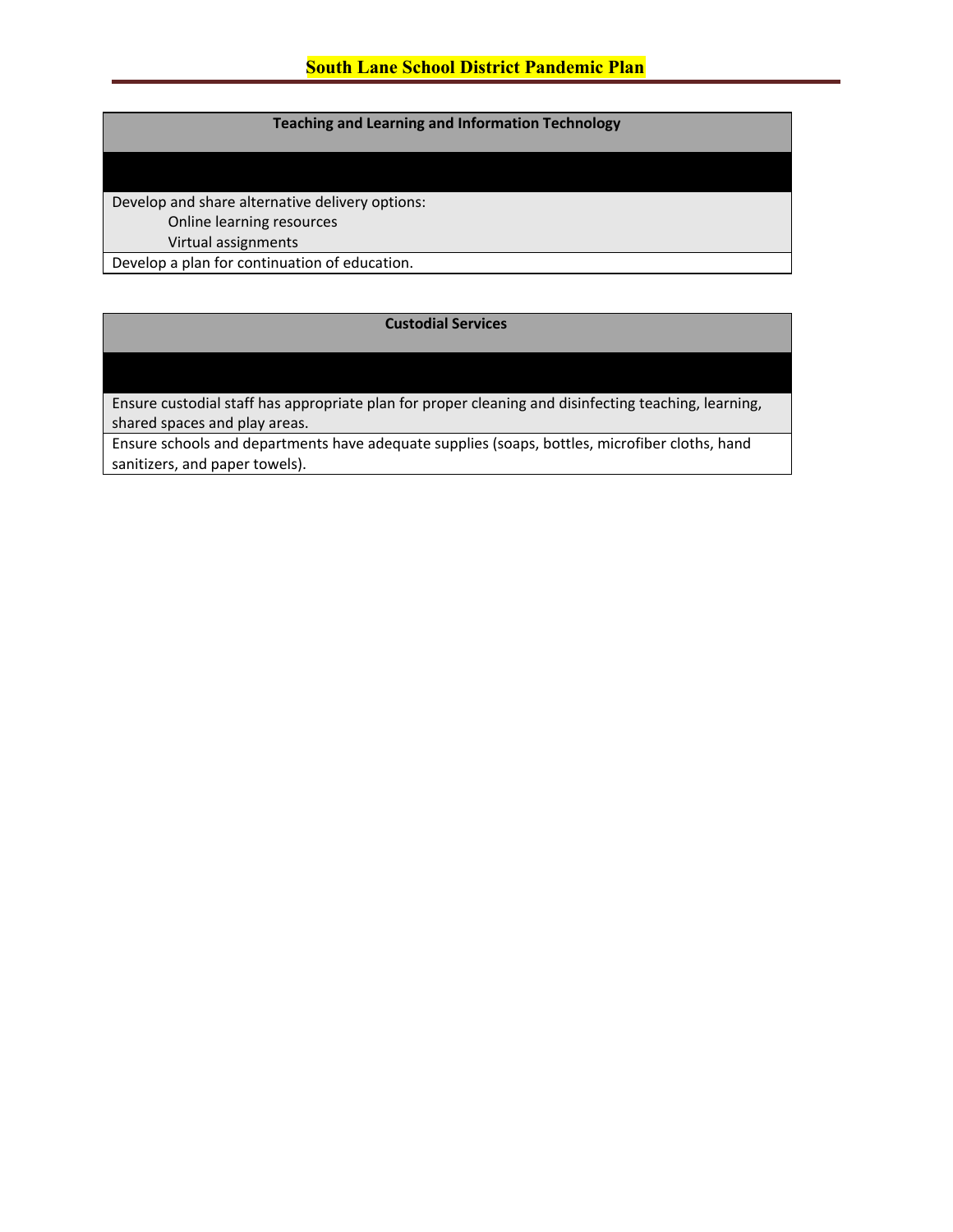## **Central Office**

Provide information to schools, parents, and staff about hand sanitizers, cough and sneeze etiquette, signs and symptoms of influenza.

Ensure custodial staff has appropriate training on proper cleaning and disinfecting work and play areas.

Ensure schools and departments have adequate supplies (soaps, hand sanitizers, and paper towels). Establish and test emergency communication protocol, including an internal communication staff tree.

Provide appropriate information to staff and parents on pandemic planning for families.

Develop plans for operating with staff workforce reduction.

Develop plans to secure buildings, information technology, and finance.

Encourage employees to use Direct Deposit.

Encourage parents to have alternative child care plans.

Develop plans for educational continuity if schools close.

Find out if vendors in the supply chain have a pandemic or emergency plan for continuity or recovery of supply deliveries.

Plan for a full school closure or a partial school closure (i.e., some but not all schools are closed, or students are dismissed but staff works with local agencies to assist families).

Maintain Human Resources employee emergency contact lists and reciprocal contact procedures; Human Resources should conduct a study of critical infrastructure staff with young children (because they are more likely to remain home during a widespread illness event) to determine if redundancy plans are necessary; develop a Fitness for Duty checklist to determine if an employee is ready to return to work and under what conditions.

Superintendent should establish a command structure in the event that he or she is unable to continue work during the pandemic event or is unable to return to work during the recovery phase; develop central office teleconferencing protocol in the event that schools are closed.

Determine need to refine pandemic plan.

Apply all plans and procedures to after-school programs.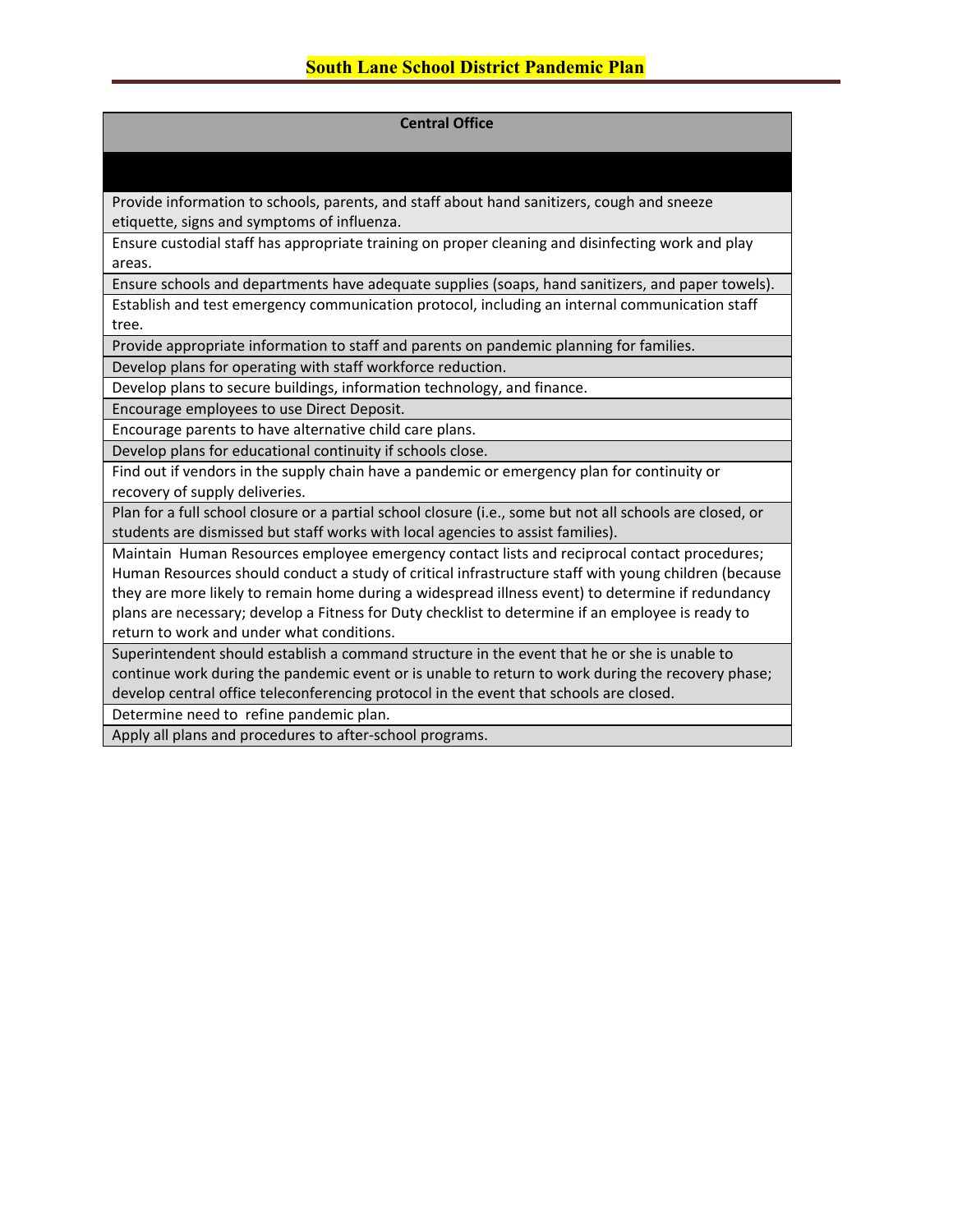# <span id="page-7-1"></span><span id="page-7-0"></span>*Begin when there are confirmed human outbreaks of a pandemic anywhere in the world:*

- 1. Reinforce education regarding influenza infection control. Emphasize triad of good health habits: hand hygiene, respiratory etiquette, and not touching the eyes, nose and mouth.
- 2. Increase environmental cleaning of "high touch" surfaces, e.g., door knobs, keys, telephones.
- 3. Educate employees and visitors not to come to the facility if they have influenza-like symptoms.
- 4. Assess adequacy of infection-control supplies and review distribution plan.
- 5. Initiate possible screening for influenza-like illness at front desk and nurses' offices.
- 6. Conduct active surveillance to look for influenza cases (i.e., review temperature logs, triage/sick call, hospitalizations, staff absences, unexplained deaths, etc.). Interview influenza-like illness cases for pandemic risk factors.
- 7. Review possible measures to increase "social distancing."
- 8. Review/revise the list of designated influenza isolation and quarantine rooms.
- 9. Begin reviewing workforce reduction plan.
- 10. Begin reviewing distance learning plan.
- 11. Begin reviewing substitute teacher pool list.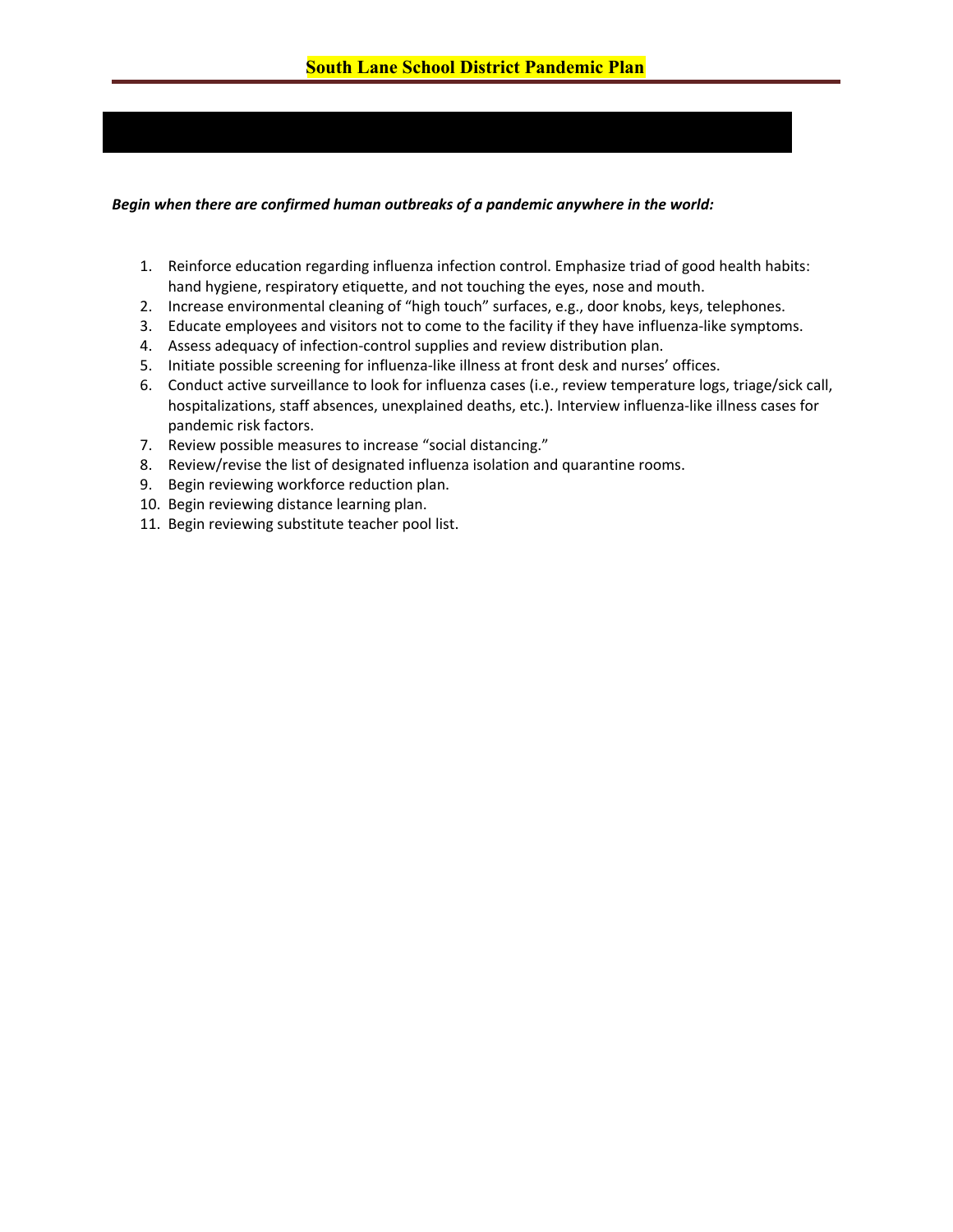*Response Phase Standard Operating Procedure for pandemic flu outbreak anywhere in the world*

*This Phase calls for activation of the Crisis Management Team. Also, activate daily direct link to local health department and, if possible, to the State Emergency Operations Center and/or State Health Division via local agencies*.

# **Central Office**

Maintain daily link to local health department and, if possible, to the State Emergency Operations Center and/or State Health Division via local agencies.

Prepare for conference call from the State School Superintendent and/or staff.

Human Resources reports to District Administration when any school, service, or support absences escalate. Examine partial closure (student dismissal) and full closure plans.

Provide ongoing communication to key staff on their roles and responsibilities.

Alert all principals that the Event Level may escalate rapidly to the next Level or Levels.

Monitor student and staff attendance daily as needed.

Do not enroll any students without appropriate immunization records, based on immunization and other health guidelines provided by the local health department, the Oregon Division of Public Health and/or the United States Department of Health and Human Services.

Develop continuous direct link to local health department; make plans with the local health department to establish daily communications if a widespread outbreak occurs overseas.

Activate procedures to isolate students and staff that present influenza-like symptoms; encourage parents to keep their children at home if they have influenza-like symptoms and to let the school know about their child's symptoms; encourage staff to remain at home if they have influenza-like symptoms and to report these symptoms to the school.

Remind staff, students, and parents of good hygiene practices.

Ensure that all out-of-country field trips have been cancelled or called back to the district.

Review all out-of-state (in-country) field trips and be prepared to cancel all out-of-state field trips.

Apply all procedures to after-school programs.

Meet with Crisis Management Team (Leadership Team) to discuss updated pandemic information and possible timeline for activation of the Team (or teams.).

Limit or congregation in hall ways and lunchrooms; if possible, serve box lunches in classrooms to avoid gathering of students in the cafeteria; stagger class changes to avoid large groups of students in the hallway; stagger dismissal for the same reason; cancel gym class, choir or other school activities that place individuals in close proximity.

#### **School Front Office**

Monitor student and staff attendance daily.

Do not enroll any students without appropriate immunization records, based on immunization and other health guidelines provided by the local health department, the Lane County Division of Public Health and/or the United States Department of Health and Human Services.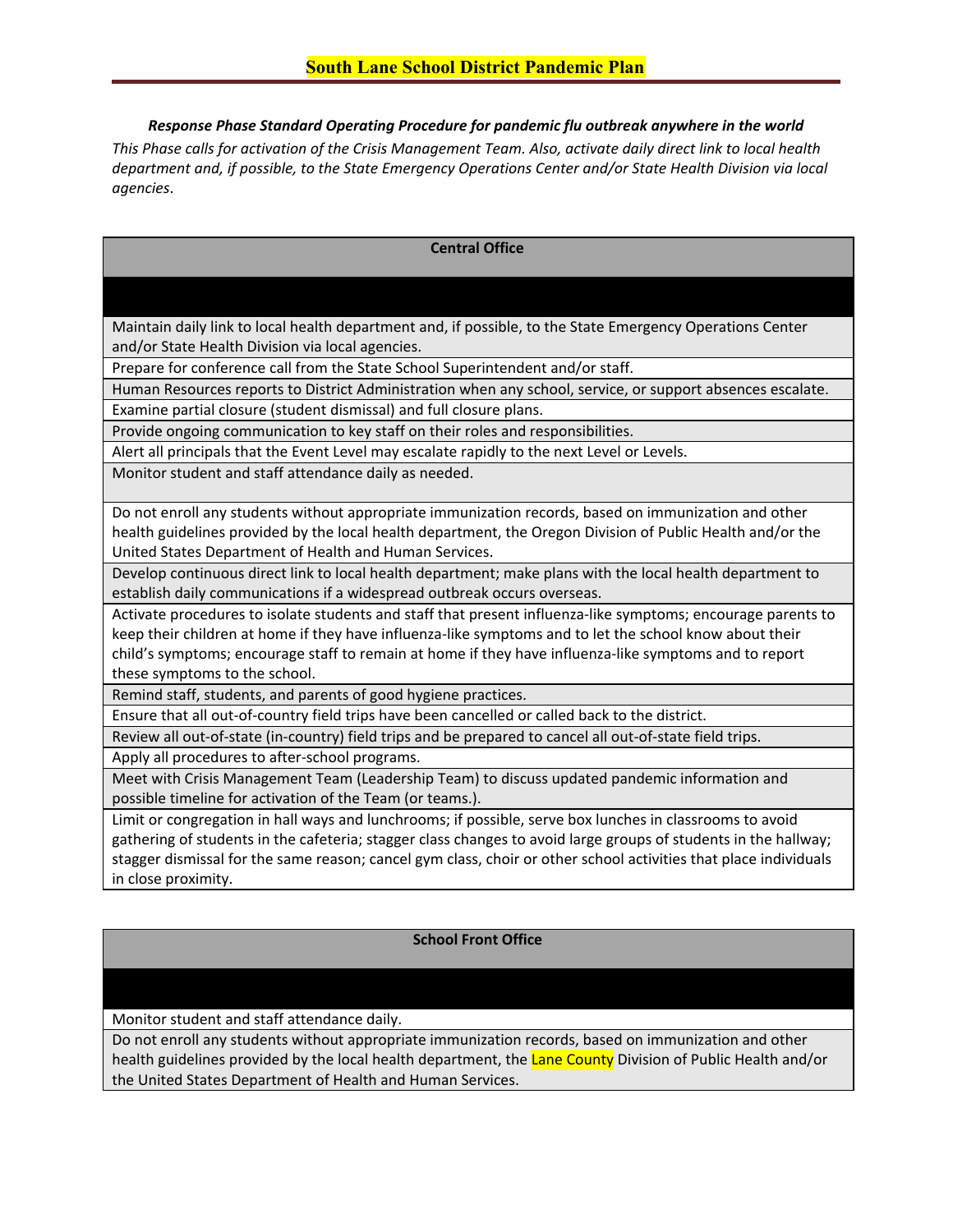Do not allow students or staff into school who are presenting influenza-like symptoms; monitor students and staff closely for influenza-like symptoms.

Restrict school visitors to parents, vendors and essential volunteers; be alert to visitors with influenza-like symptoms.

#### **Teachers**

Do not allow students or staff into school who are presenting influenza-like symptoms; monitor students and staff closely for influenza-like symptoms.

Restrict school visitors to parents and vendors; be alert to parents or vendors with influenza-like symptoms.

Discourage congregation in hall ways and lunchrooms; if possible, serve box lunches in classrooms to avoid gathering of students in the cafeteria; Consider staggering class changes to avoid large groups of students in the hallway; Consider staggering dismissal for the same reason; cancel gym class, choir or other school activities that place individuals in close proximity.

Separate student desks as much as possible.

Regularly wipe down high touch areas including desks, door knobs, counter tops, etc. with school supplied microfiber cloth and spray.

# **School Based Administration**

Do not enroll any students without appropriate immunization records, based on immunization and other health guidelines provided by the local health department, the Lane County Division of Public Health and/or the United States Department of Health and Human Services.

Isolate and send home staff or students with influenza-like symptoms, utilizing supervised isolation areas in the school; access to this room should be strictly limited and monitored (i.e., parents picking up their ill children should be escorted to and from the isolation area); a carefully monitored student checkout system should be activated.

# **Communications**

Keep staff and parents current with updates through communication channels; make certain that health-related information and pandemic updates have been verified for accuracy by the local health department.

Keep relevant groups informed (as appropriate) through e-mails, newsletters, fact sheets, social media, text alerts, on-demand phone system, and websites.

Provide media updates; provide updates from public health department, from the Superintendent, and, if necessary, from local law enforcement and public utilities and services; encourage parents to keep ill children at home and encourage ill staff to remain at home.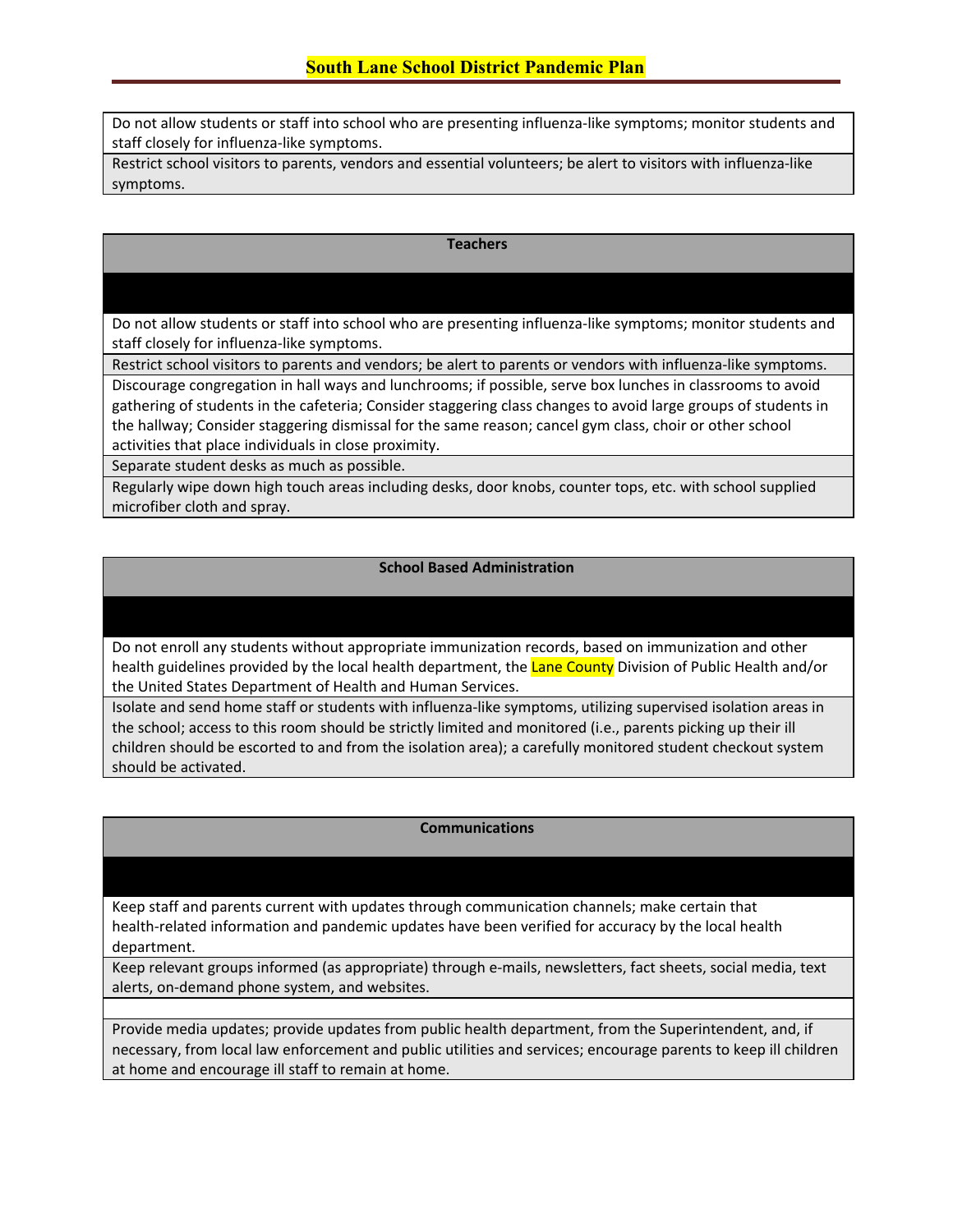| <b>School Nurses</b>                                                                                                                                                                                                                                                                                                                                |
|-----------------------------------------------------------------------------------------------------------------------------------------------------------------------------------------------------------------------------------------------------------------------------------------------------------------------------------------------------|
|                                                                                                                                                                                                                                                                                                                                                     |
| Maintain infection control precautionary measures.                                                                                                                                                                                                                                                                                                  |
| Continue surveillance of staff, students, school visitors, and other personnel to help the local health<br>department to monitor influenza-like symptoms; it would be helpful to local health departments if these<br>reports at this level could be provided on a daily basis.                                                                     |
| Continue surveillance of staff, students, school visitors, and other personnel to help the local health<br>department to monitor influenza-like symptoms; it would be helpful to local health departments if these<br>reports at this level could be provided on a daily basis.                                                                     |
| Activate procedures to isolate students and staff that present influenza-like symptoms; encourage parents to<br>keep their children at home if they have symptoms and to let the school know about their child's symptoms;<br>encourage staff to remain at home if they have influenza-like symptoms and to report these symptoms to the<br>school. |
| Continue surveillance of staff, students, school visitors, and other personnel to help the local health<br>department to monitor influenza-like symptoms; it would be helpful to local health departments if these<br>reports at this level could be provided on a daily basis.                                                                     |
| Registered Nurse, not medical assistants, will serve as direct link to local health department or Incident<br>Command staff. Assistants should channel questions to the Registered Nurse or designee.                                                                                                                                               |
| If a person warrants medical evaluation, health services staff should alert the appropriate medical resources<br>(i.e., public health) that a suspect case needs evaluation so that the referral center can make arrangements<br>for a health assessment.                                                                                           |

# **Transportation**

Sanitize schools and buses daily, or as per local health department guidelines; implement sanitizing verification process.

Monitor students getting off buses and out of vehicles for signs of influenza-like symptoms; do not accept students or staff with influenza-like symptoms, **or** quickly isolate students and staff with influenza-like symptoms.

# **Custodial Services**

Ensure that sanitation procedures are in conjunction with public health advisories.

Expand school cleaning routines by custodial staff.

Disinfect all work areas, counters, restrooms, door knobs, and stair railings several times daily; use other staff to assist, if necessary (specialized cleaning solutions are not essential; standard cleaning products can disinfect surfaces; the frequency of cleaning is most important).

The school health office and holding areas for ill children and staff should be cleaned several times each day.

**Maintenance/Facilities**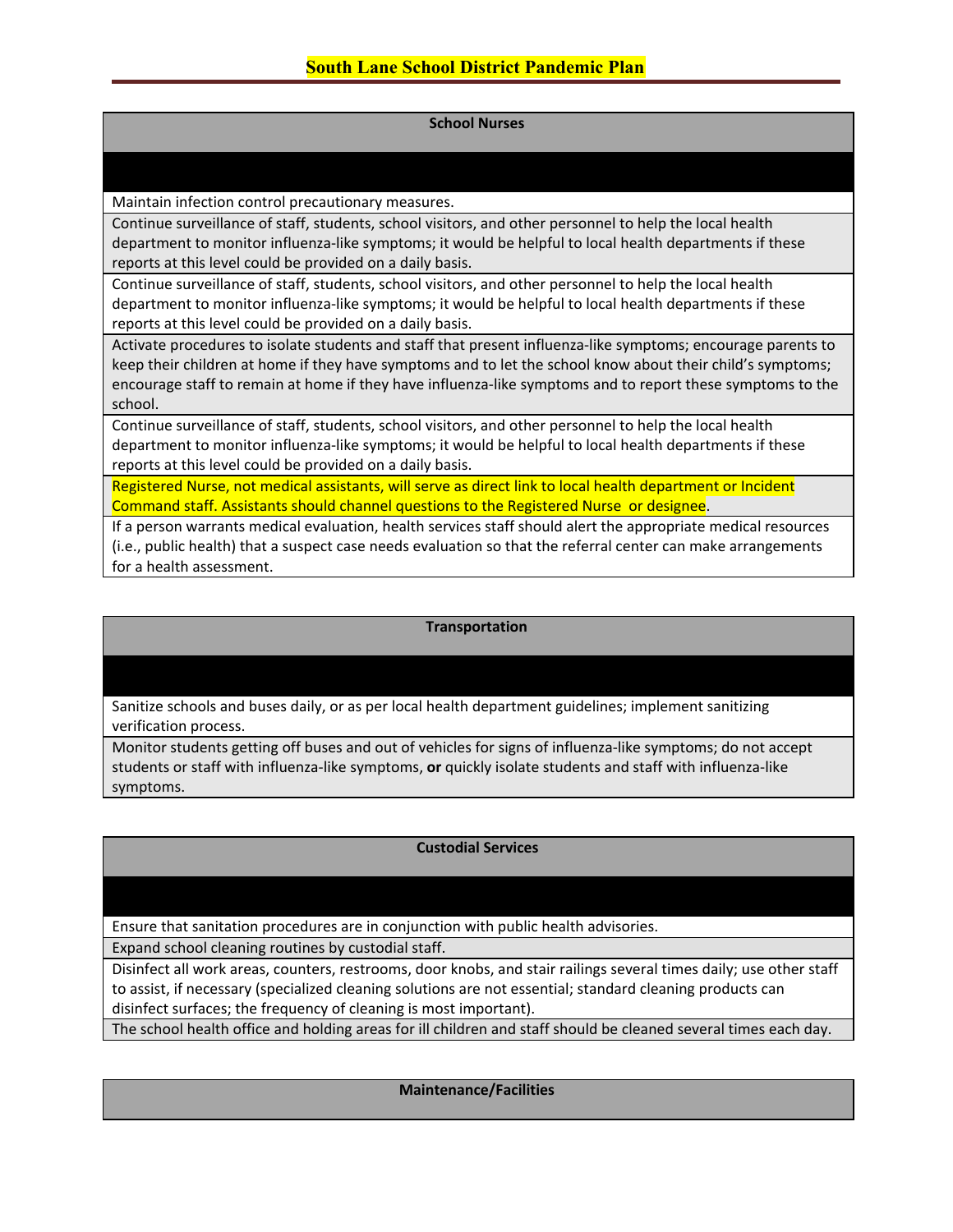During the day, where operationally possible, increase ventilation to the facility to decrease spread of disease. Following each school day, the school should be thoroughly ventilated and cleaned: opening all doors and windows or turning the air conditioning/heating systems up.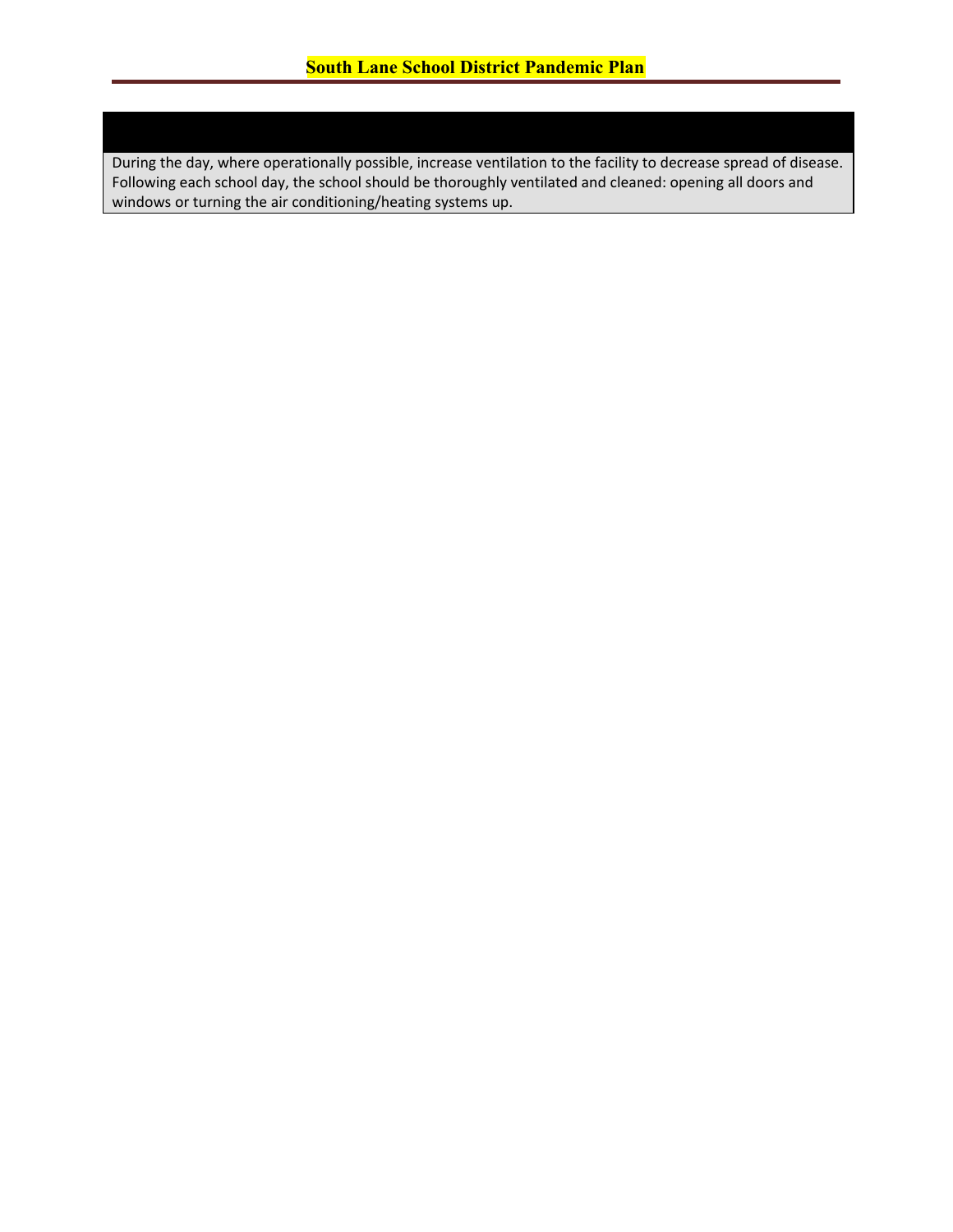# *Begin after a suspected pandemic case is diagnosed in Lane County:*

- *1.* Immediately isolate (or cohort) staff or students with influenza-like illness.
	- a. Reinforce staff education on infection control procedures when caring for flu patients.
	- b. Ensure adequate infection-control supplies and personal protective equipment is available.
- 2. Perform triage to rapidly identify students with influenza-like symptoms and implement procedures for separating the sick from the well.
- 3. Conduct contact investigations of the initial cases that have been identified, and quarantine contacts according to public health guidelines.

Note: contact investigations and quarantine may be inappropriate and abandoned as a strategy if there are multiple pandemic cases in multiple classrooms.

- 4. Implement measures to increase social distancing (including school closure, if necessary).
- 5. Continue staff, parent and student training on infection control.
- 6. Monitor adherence to infection control guidelines.
- 7. Contact Human Resources and coordinate social distancing, workforce limitations issues, health insurance issues and any other pertinent issues.
- 8. Implement distance learning plan (if appropriate).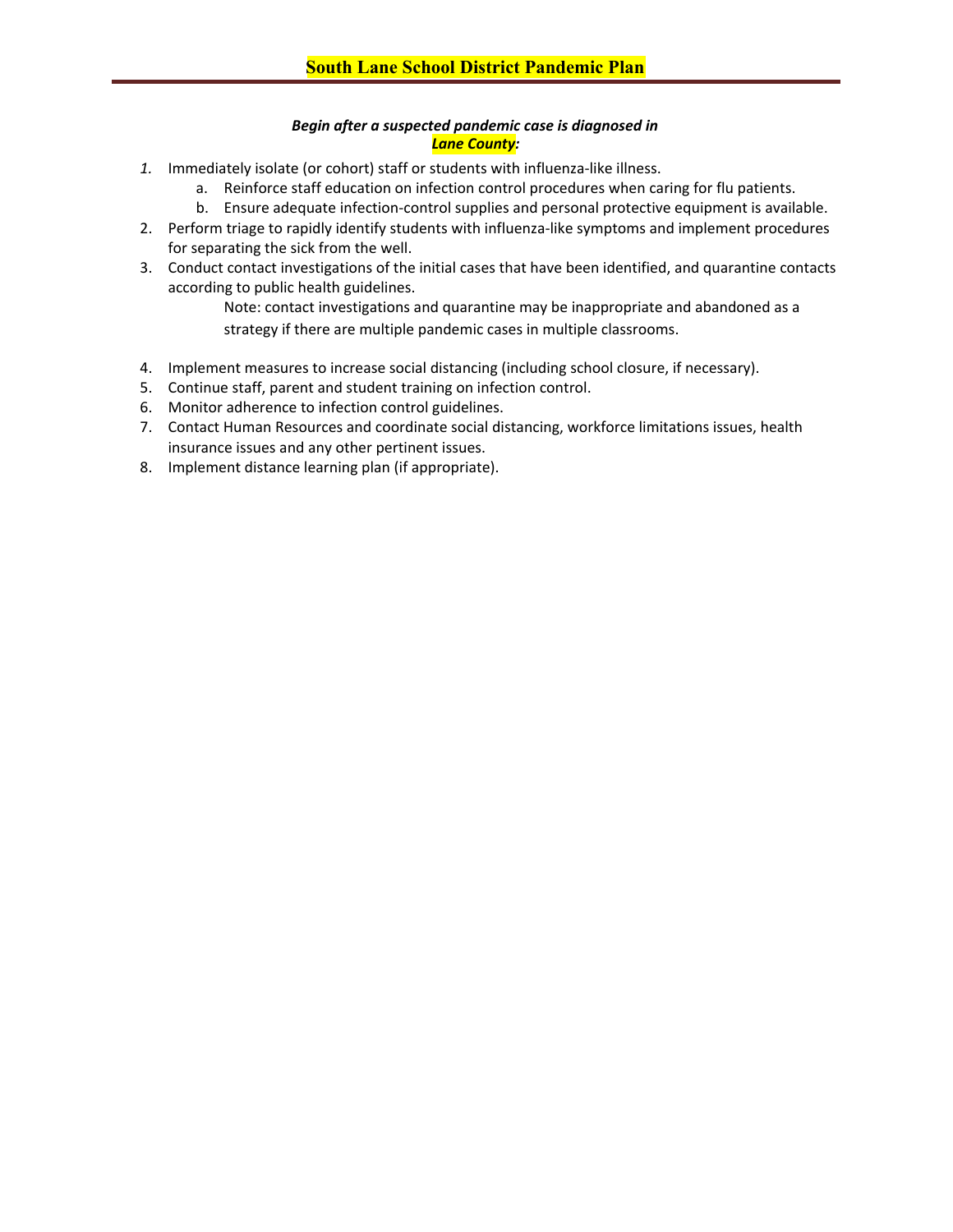# **Response Phase Standard Operating Procedure of Outbreak in Lane County Oregon**

*Based on a decision by the Superintendent in consultation with the South Lane School Board and local or state public health authorities, the superintendent keeps schools open OR*

*Based on a decision by the Superintendent in consultation with the South Lane School Board and local or state public health authorities, the superintendent orders a partial closure of schools.*

*OR*

*Based on a decision by the Superintendent in consultation with the South Lane School Board and local or state public health authorities, the superintendent closes all school building units and other department building units of the school district; the closure applies to all after-school programs, also (it is possible that the first order is to close only those schools with high absences – be prepared for partial school closures).*

# **School Nurses**

If a person warrants medical evaluation, health services staff should alert the appropriate medical resources (i.e., public health) that a suspect case needs evaluation so that the referral center can make arrangements for a health assessment.

# **Central Office**

# Confirm any closure with the Oregon Department of Education.

Inform the public and school district employees using appropriate communication channels; coordinate news release with public health and the Oregon Department of Education.

Maintain communications with the local health department through superintendent and/or designated staff.

Determine Essential Personnel.

Activate Educational Continuity Plan.

Consider cancellation of all extra-curricular activities.

# **Mental Health**

When possible, collaborate with local agencies to assist families.

**Teachers**

Refer to Educational Continuity Plan.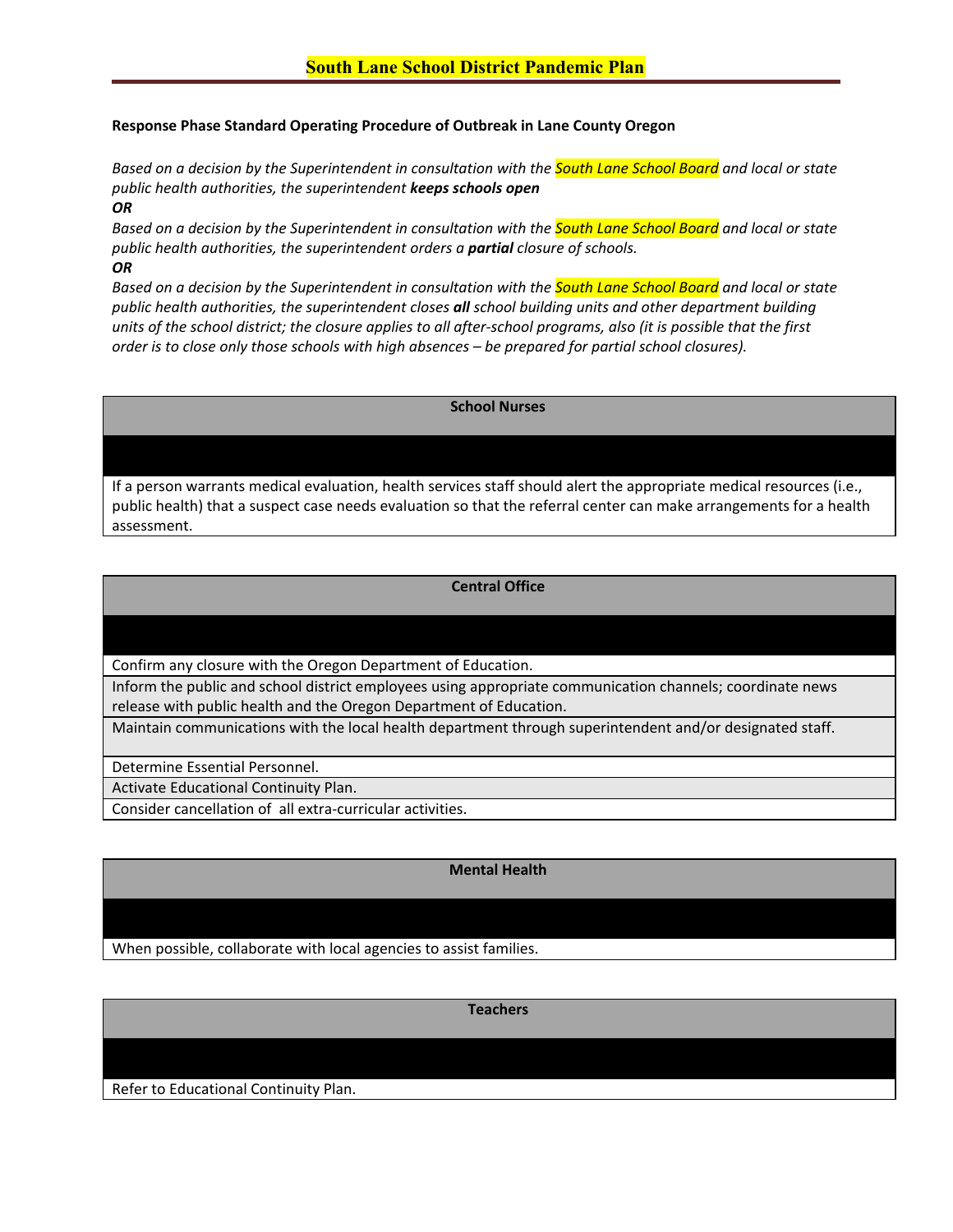**Front Office**

Communicate with Central Office about staffing needs.

**Custodial Services**

Communicate with Central Office about staffing needs.

**Food Service**

All perishable food items should be disposed of unless the cafeteria remains open.

Communicate with Central Office about staffing needs.

**Maintenance/Facilities**

Assist campus safety personnel in securing all buildings.

During the day, where operationally possible, increase ventilation to the facility to decrease spread of disease. Following each school day, the school should be thoroughly ventilated and cleaned: opening all doors and windows or turning the air conditioning/heating systems up.

Communicate with Central Office about staffing needs.

# **Communications Department**

Inform the public and school district employees using appropriate communication channels; coordinate news release with public health and the Oregon Department of Education. Communicate with Central Office about staffing needs.

**Campus Safety/Security**

Secure all buildings.

Check all buildings and establish periodic patrols during the school closure period.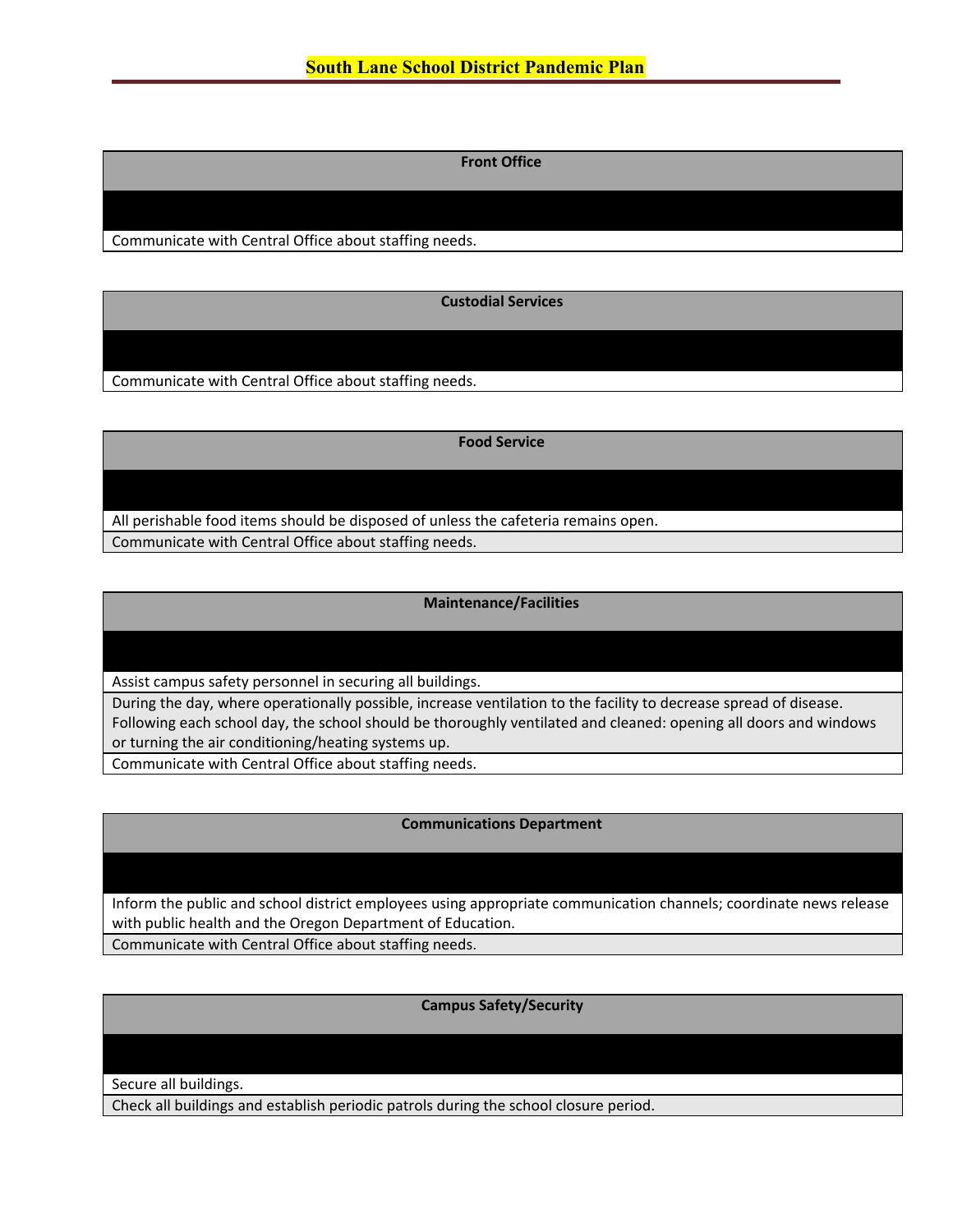# **South Lane School District Pandemic Plan**

Check all alarm and surveillance systems. Communicate with Central Office about staffing needs.

**Transportation**

Secure all school buses and service vehicles.

Communicate with Central Office about staffing needs.

**Information Technology**

Secure information technology system and integrity. Communicate with Central Office about staffing needs.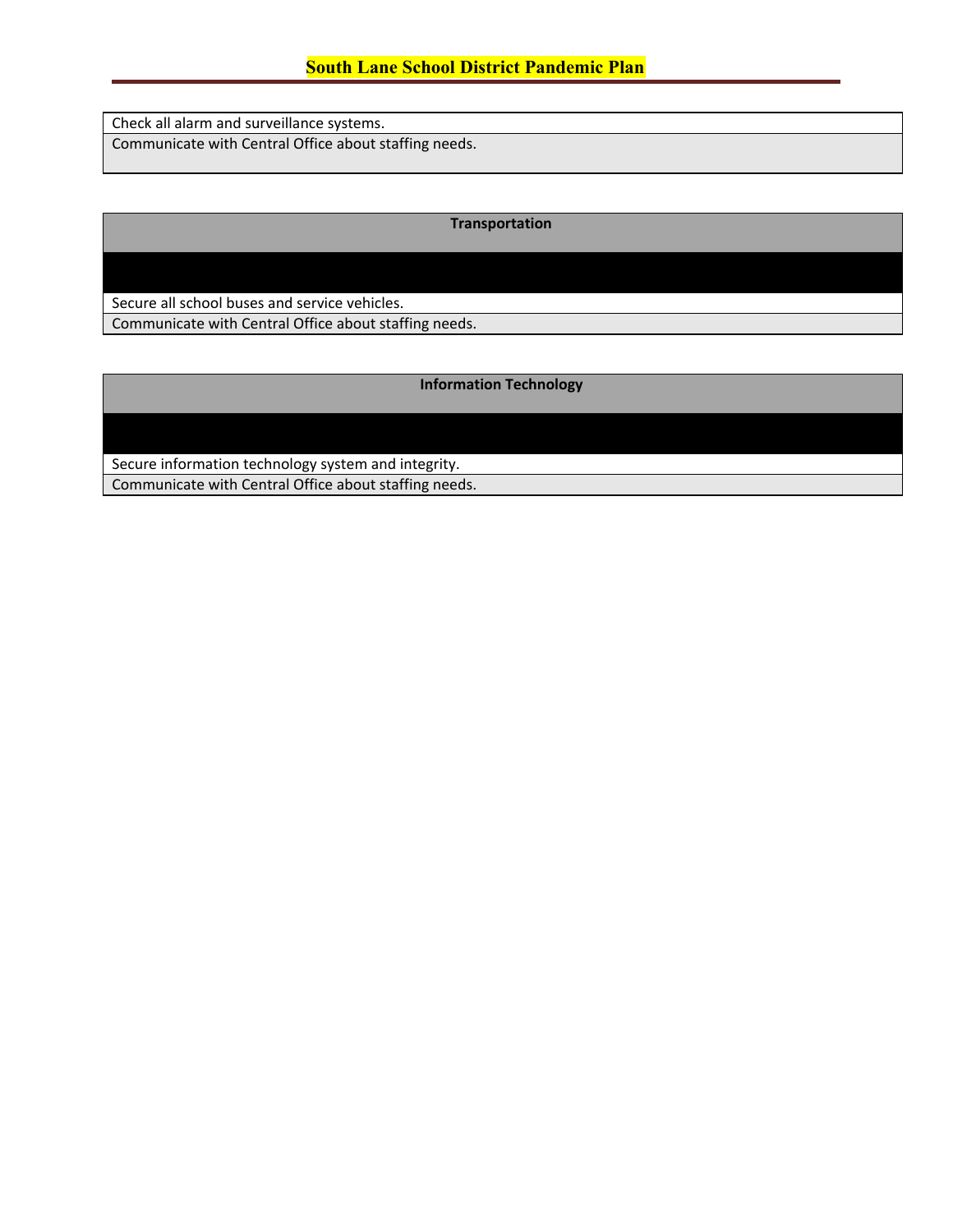<span id="page-16-0"></span>*Previous pandemics have been associated with subsequent "waves" of influenza-like illnesses after an initial* wave resolve. After an initial pandemic outbreak, subsequent outbreaks are likely. The recovery period will *involve both recovering from the pandemic emergency, evaluating the response to it and preparing for subsequent waves of pandemic flu.*

- 1. Maintain surveillance for influenza-like symptoms (to detect subsequent waves of pandemic influenza).
- 2. Maintain communication with local public health officials.
- 3. Evaluate the effectiveness of surveillance and infection-control measures during the pandemic flu and summarize observations.
- 4. Evaluate the adequacy of infection control supplies and the need for restocking.
- 5. Restock infection control supplies.
- <span id="page-16-1"></span>6. Revise plan if necessary.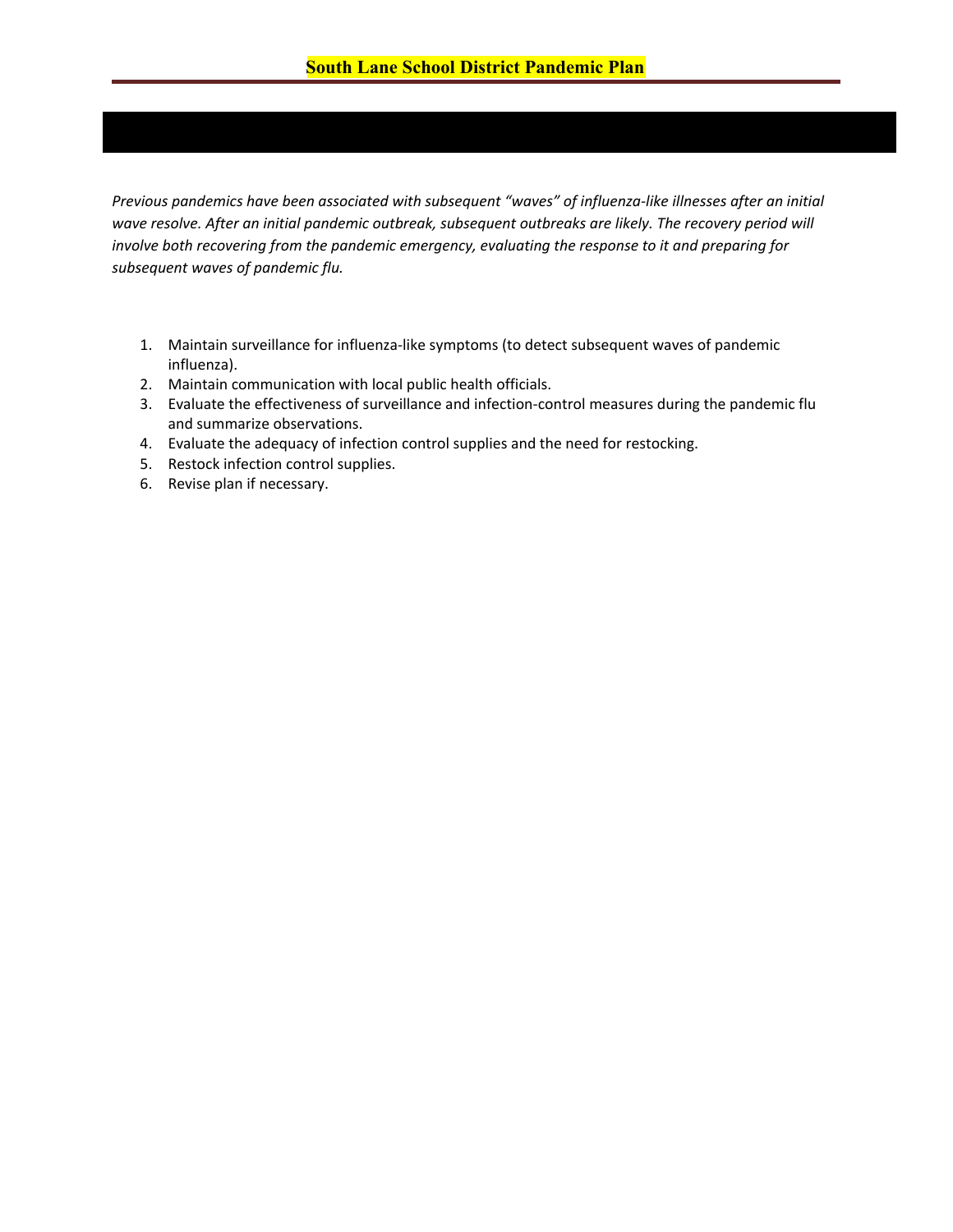## **Recovery Phase Standard Operating Procedures**

*Based on communication with public health and local board of education authorization to start the process of recovery, the school district will begin the initial stages of preparations for the re-opening of schools.*

## **Central Office**

Human Resources will begin the process of compiling communication to indicate which staff members are ready to return to work, **OR** establish a process whereby employees can self report readiness.

Human Resources will develop a status report for each staff category by school and department: teachers, administrators, custodians, bus drivers, etc.

Survey supply vendors to determine when supply chain and delivery system will be partially or fully operational; provide vendors with supply needs.

Finance department determines process for fast-tracking purchase orders for essential supplies.

Establish a timeline and staffing threshold for opening schools and other buildings for staff, based on reports from Human Resources, building and bus inspections, and the local health department; determine which schools can open and if temporary consolidation of schools is appropriate. Include other agencies in the discussion about re-opening schools, public health, mental health, Fire Marshal, law enforcement, public transportation, etc.

Begin discussions on restructuring and resuming extra-curricular activities and after-school programs.

Opening of schools should be monitored closely by District Leadership.

Daily reports of staff and student attendance should be closely monitored.

A mental health status report, based on guidelines provided by the counselors and the District Leadership Team, should be reviewed each day. This report should include the mental status of students and staff in order to determine if additional mental health services are needed.

Develop an instructional reconstruction checklist (base on the length of school closure; if short-term, the checklist should be focused on make-up work and reorganizing the instructional calendar, benchmarks, testing, etc.; if the closure was long-term, the checklist may require restructuring of the current and following school year instructional and operational calendar and events) to guide staff, students, and parents when school reopens. The checklist should include anticipated instructional materials and supplies, as well as possible waivers from the Oregon Department of Education.

Do not enroll new students without immunization records or approval from the local health department, based on immunization and other health guidelines provided by the local health department, the Oregon Division of Public Health and/or the United States Department of Health and Human Services.

When schools re-open, many students may need homebound instruction.

#### **Teachers**

When schools re-open activate social distancing strategies (to minimize possible infection spread):

- Gatherings of groups larger than normal class size should be cancelled and avoided (e.g. assemblies, recess).
- Student distance spacing strategies to decrease contact with students who may be infected but not exhibiting symptoms.
- Separate student desks as much as possible.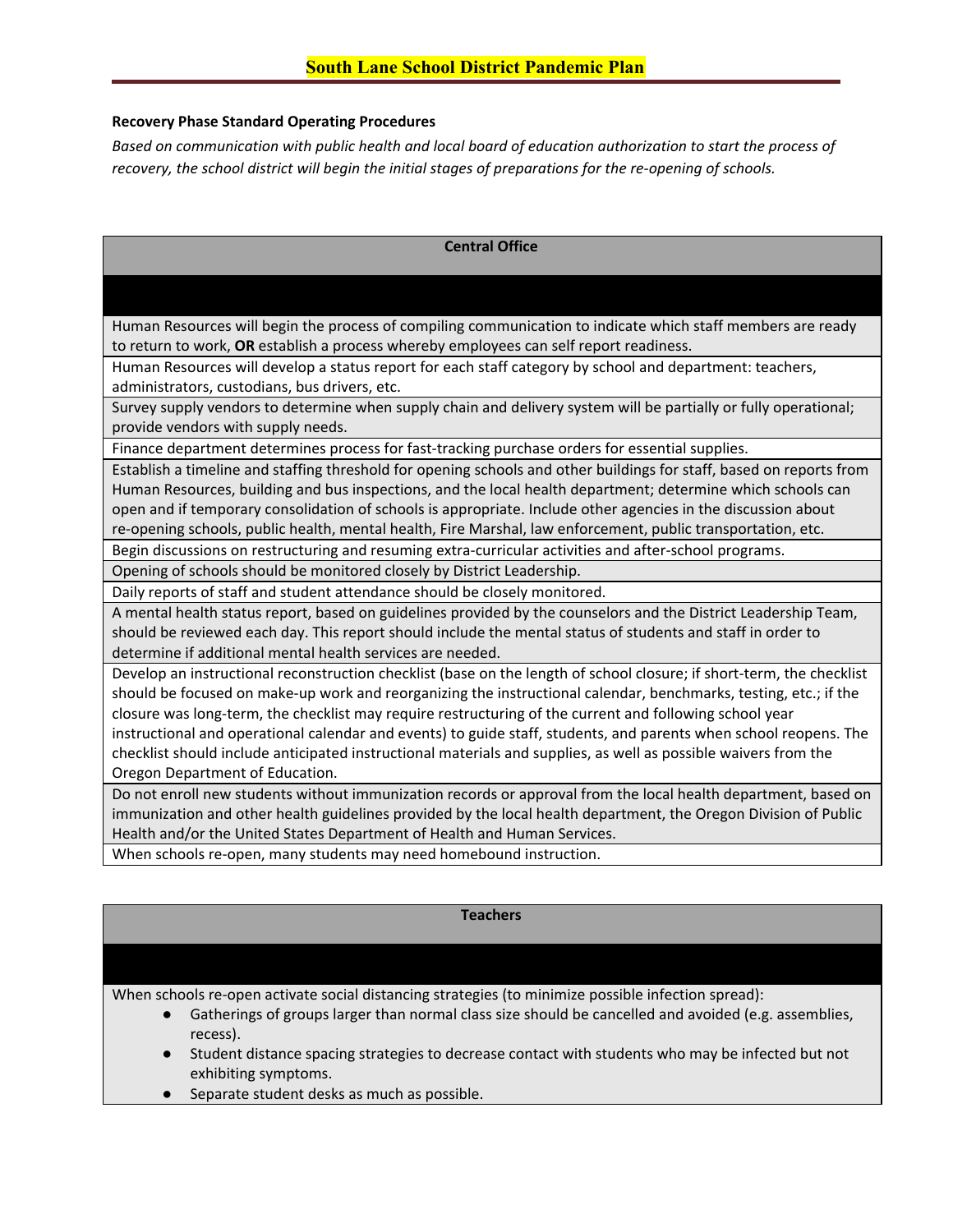Prohibit congregation in hall ways and lunchrooms; if possible, serve box lunches in classrooms to avoid gathering of students in the cafeteria; stagger class changes to avoid large groups of students in the hallway; stagger dismissal for the same reason; cancel gym class, choir or other school activities that place individuals in close proximity.

#### **Mental Health**

When possible, the Crisis Management Team staff will meet to activate the mental health plan for students and staff, in conjunction with local mental health services staff, including Post-Traumatic Stress Syndrome counseling. Post information on school district website for parents regarding helping children cope with tragedies (i.e., Teaching Children How to Respond to Tragedies from the National Association of School Psychologists).

#### **Maintenance/Facilities**

Inspect all buildings, facilities, equipment, materials, etc. and determine status and needs for operations. Maintain a status update for facilities not ready for occupancy.

Inspect all school cafeterias with the assistance of the local health department.

Expand school cleaning routines by maintenance staff.

- Disinfect all work areas, counters, restrooms, door knobs, and stair railings several times daily; use other staff to assist, if necessary (specialized cleaning solutions are not essential; standard cleaning products can disinfect surfaces; the frequency of cleaning is most important).
- HVAC conditioning system filters should be cleaned and changed.
- The school should be thoroughly ventilated and cleaned: opening all doors and windows or turning the air conditioning/heating systems up.

# **Transportation**

Inspect all buses.

**Information Technology**

Determine information technology status and operational needs; this will also be related to financial technology.

**Front Office Personnel**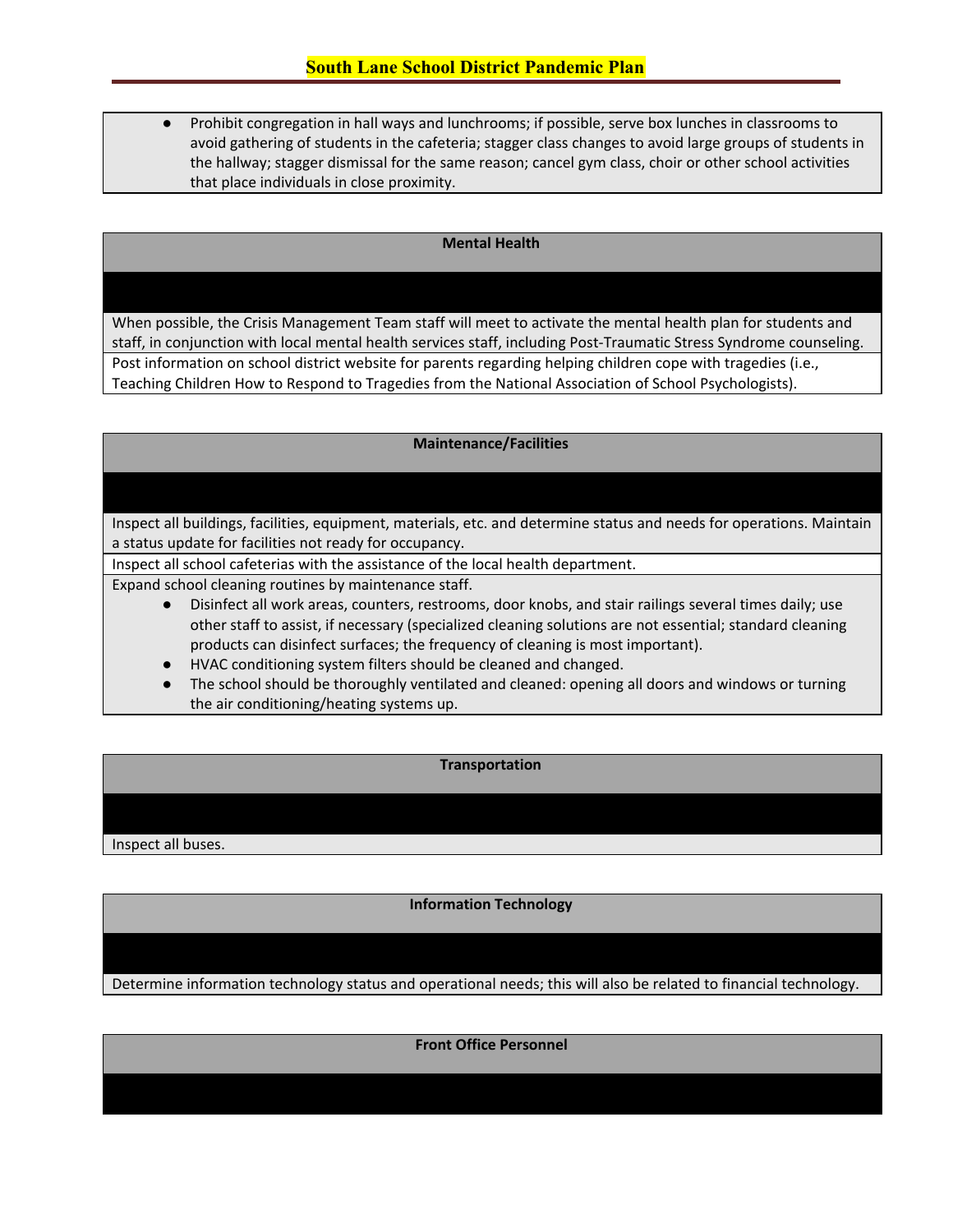Provide daily reports of staff and student attendance to Command Center.

#### **School Nurses**

Do not enroll new students without immunization records or approval from the local health department, based on immunization and other health guidelines provided by the local health department, the Lane County Division of Public Health and/or the United States Department of Health and Human Services.

#### **Food Service Personnel**

Inspect all school cafeterias with the assistance of the local health department.

# **Custodial Services**

Expand school cleaning routines by maintenance staff.

- Disinfect all work areas, counters, restrooms, door knobs, and stair railings several times daily; use other staff to assist, if necessary (specialized cleaning solutions are not essential; standard cleaning products can disinfect surfaces; the frequency of cleaning is most important).
- Air conditioning system filters should be cleaned and changed.
- The school should be thoroughly ventilated and cleaned: opening all doors and windows or turning the air conditioning/heating systems up.

Inspect all school cafeterias with the assistance of the local health department in conjunction with Food Service personnel.

#### **School Based Administration**

When schools re-open activate social distancing strategies (to minimize possible infection spread):

- Gatherings of groups larger than normal class size should be cancelled and avoided (e.g. assemblies, recess).
- Student distance spacing strategies to decrease contact with students who may be infected but not exhibiting symptoms.
- Separate student desks as much as possible
- Prohibit congregation in hall ways and lunchrooms; if possible, serve box lunches in classrooms to avoid gathering of students in the cafeteria; stagger class changes to avoid large groups of students in the hallway; stagger dismissal for the same reason; cancel gym class, choir or other school activities that place individuals in close proximity.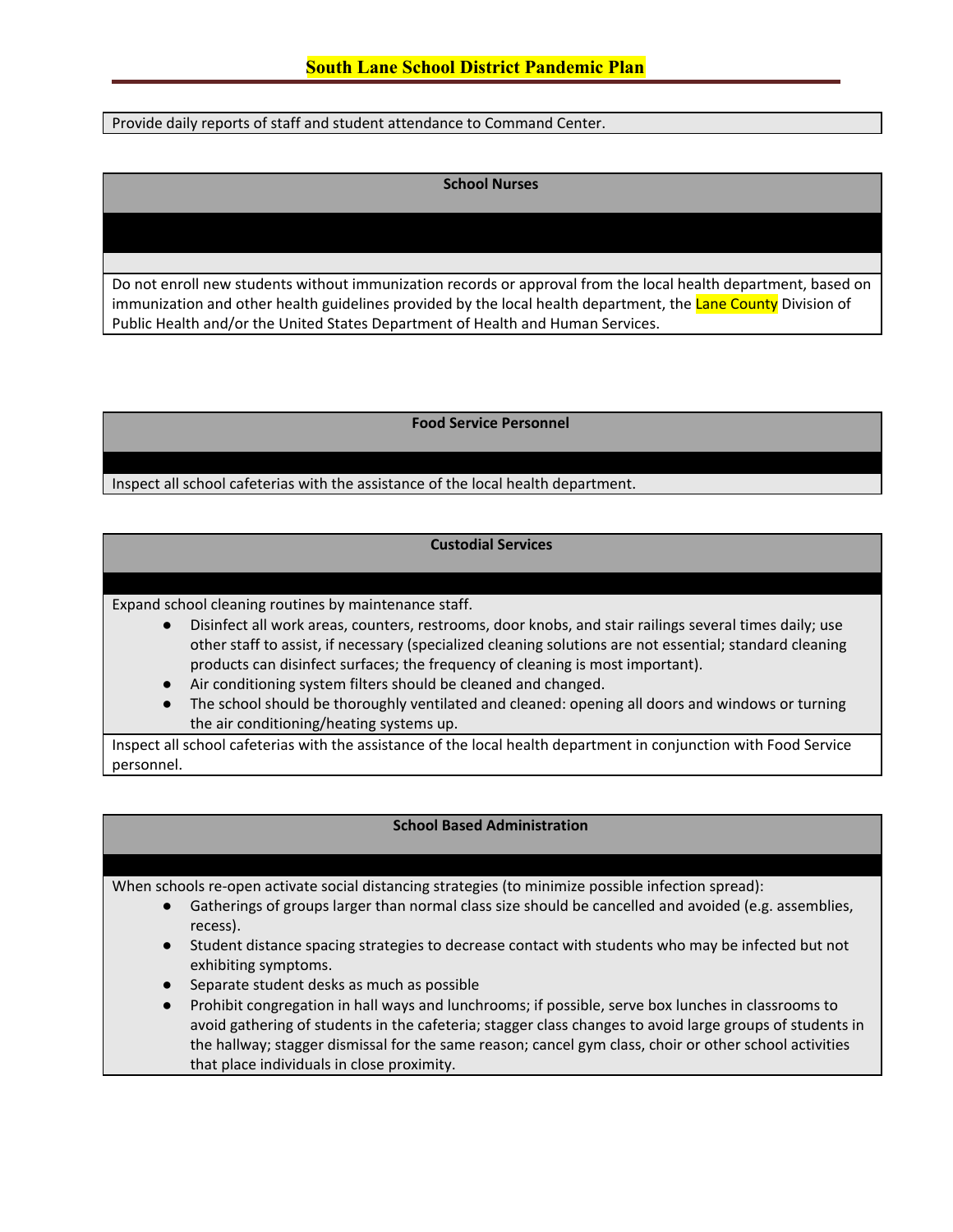# **Communications**

Share timeline for opening with news media and place recording on school district main phone line; also add to school district website. \*Some schools may remain closed until facility and/or staffing requirements are met. Post information on school district website for parents regarding helping children cope with tragedies (i.e., Teaching Children How to Respond to Tragedies from the National Association of School Psychologists).

A mental health status report, based on guidelines provided by the counselors and District Leadership Team, should be reviewed each day. This report should include the mental status of students and staff in order to determine if additional mental health services are needed.